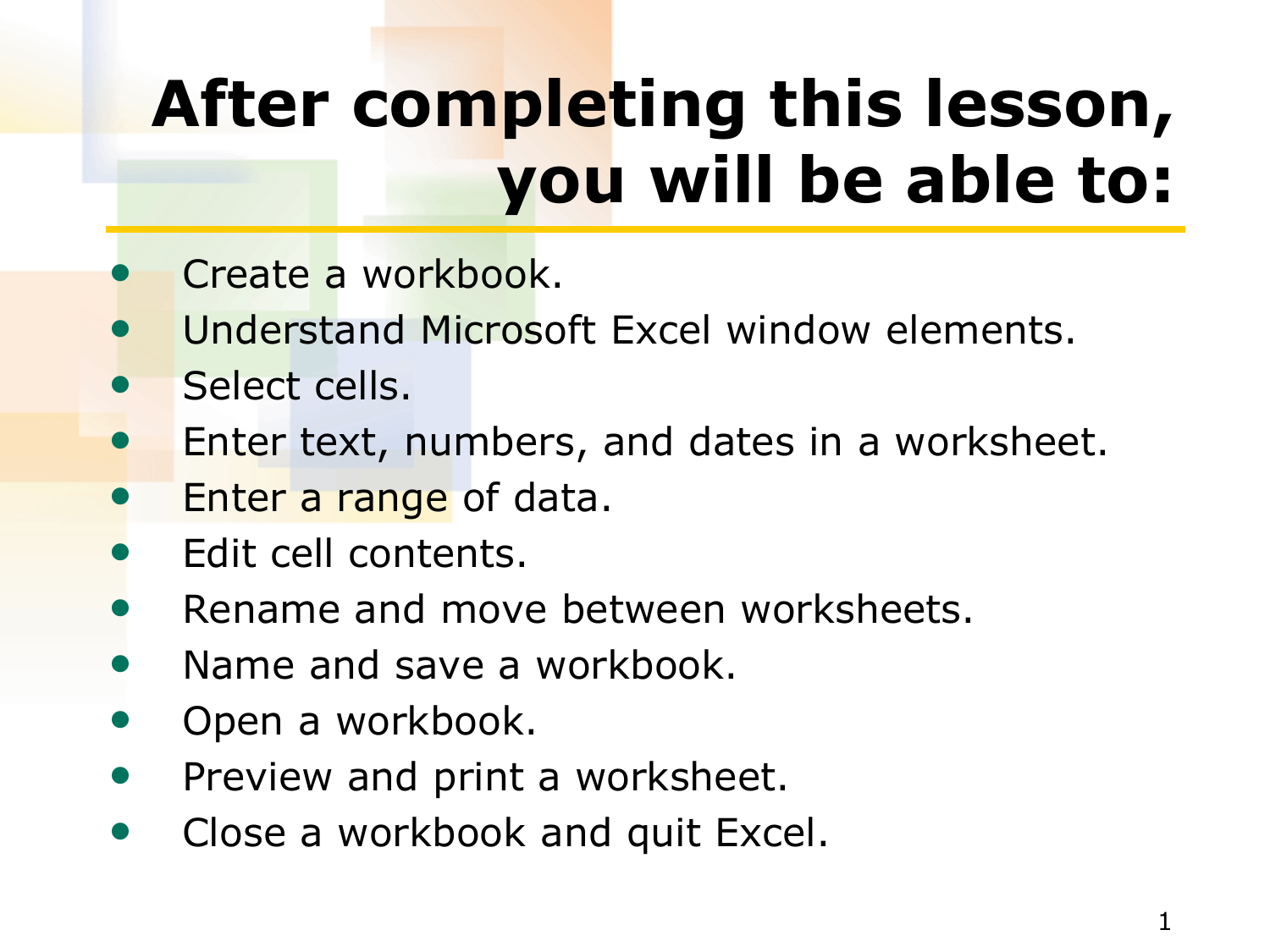# **Creating a Workbook**

#### **To create a workbook**

- On the New Workbook task pane, click Blank Window (in the New section).
- *Or*
- 1. On the File menu, click New.
- 2. On the New Workbook task pane, click Blank Window (in the New section).
- *Or*
- Click the New button on the Standard toolbar.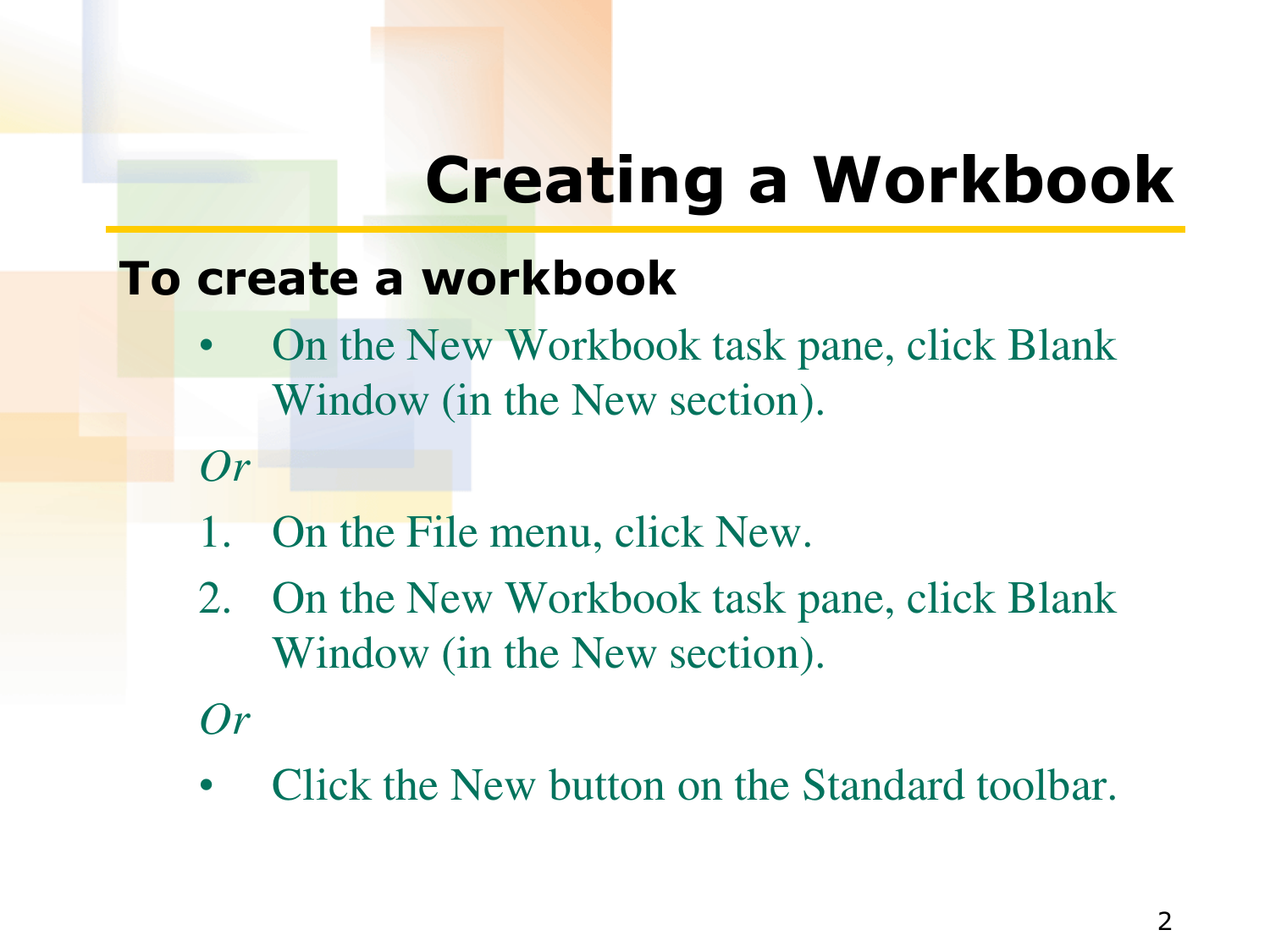## **Selecting a Row or a Column in a Worksheet**

#### **To select a row or column in a worksheet**

Click the row or column selector button.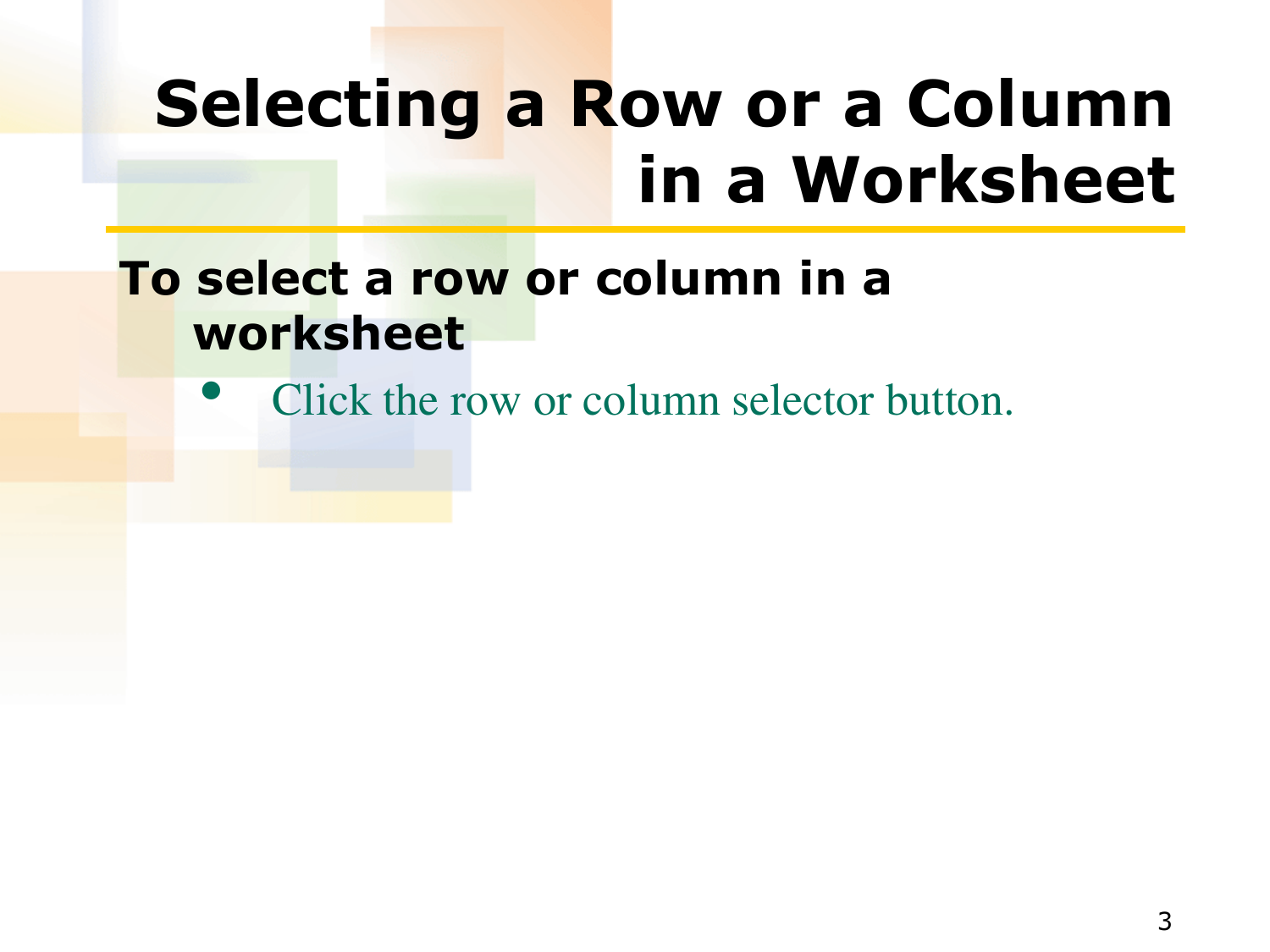### **Selecting a Range of Cells**

#### **To select a range of cells**

- 1. Click the top left cell of the range of cells.
- 2. Drag the mouse to the bottom right cell in the range of cells.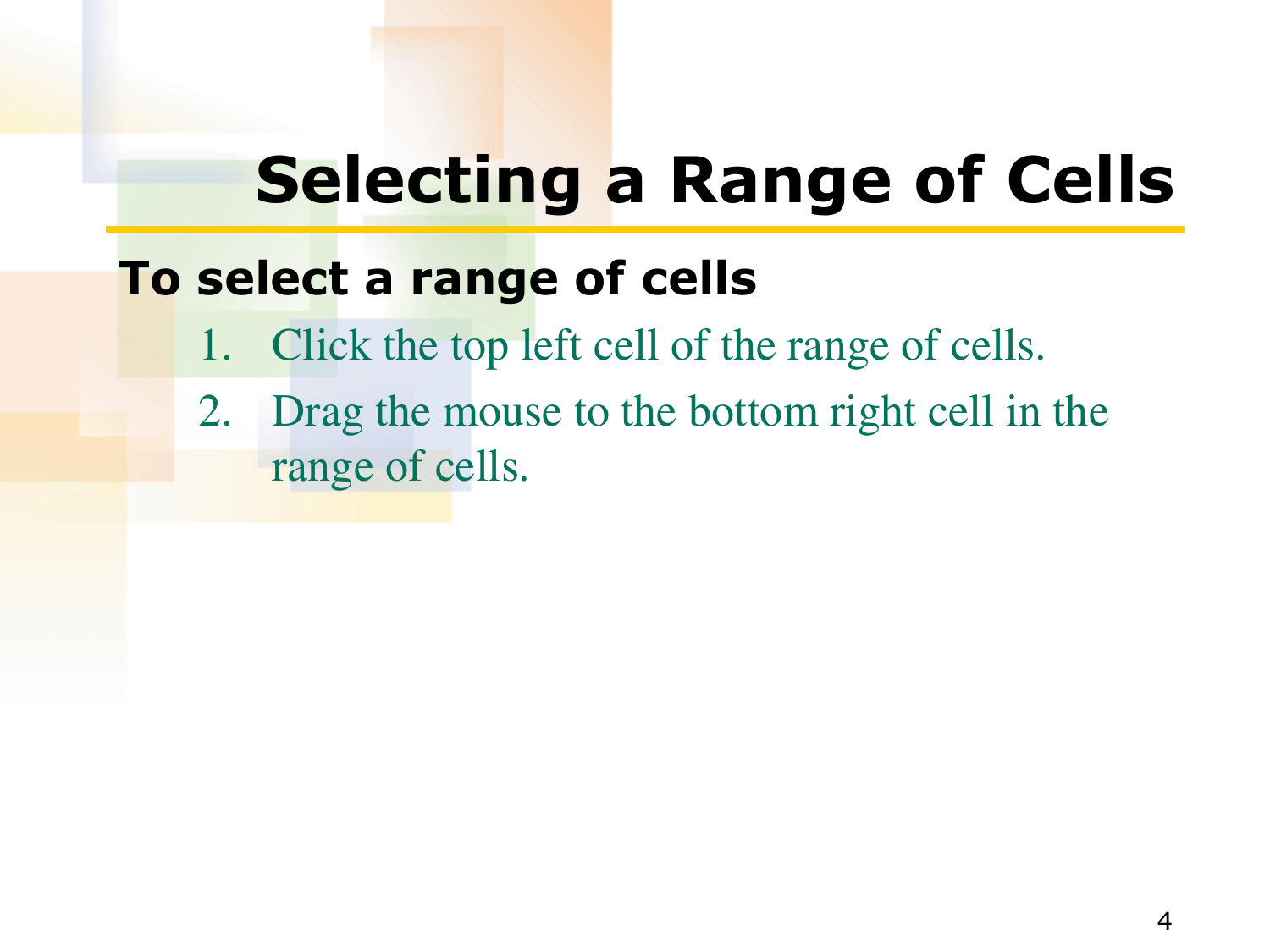## **Entering Data in a Cell**

### **To enter data in a cell**

- 1. Select a cell.
- 2. Type the data into the cell.
- 3. Press Enter.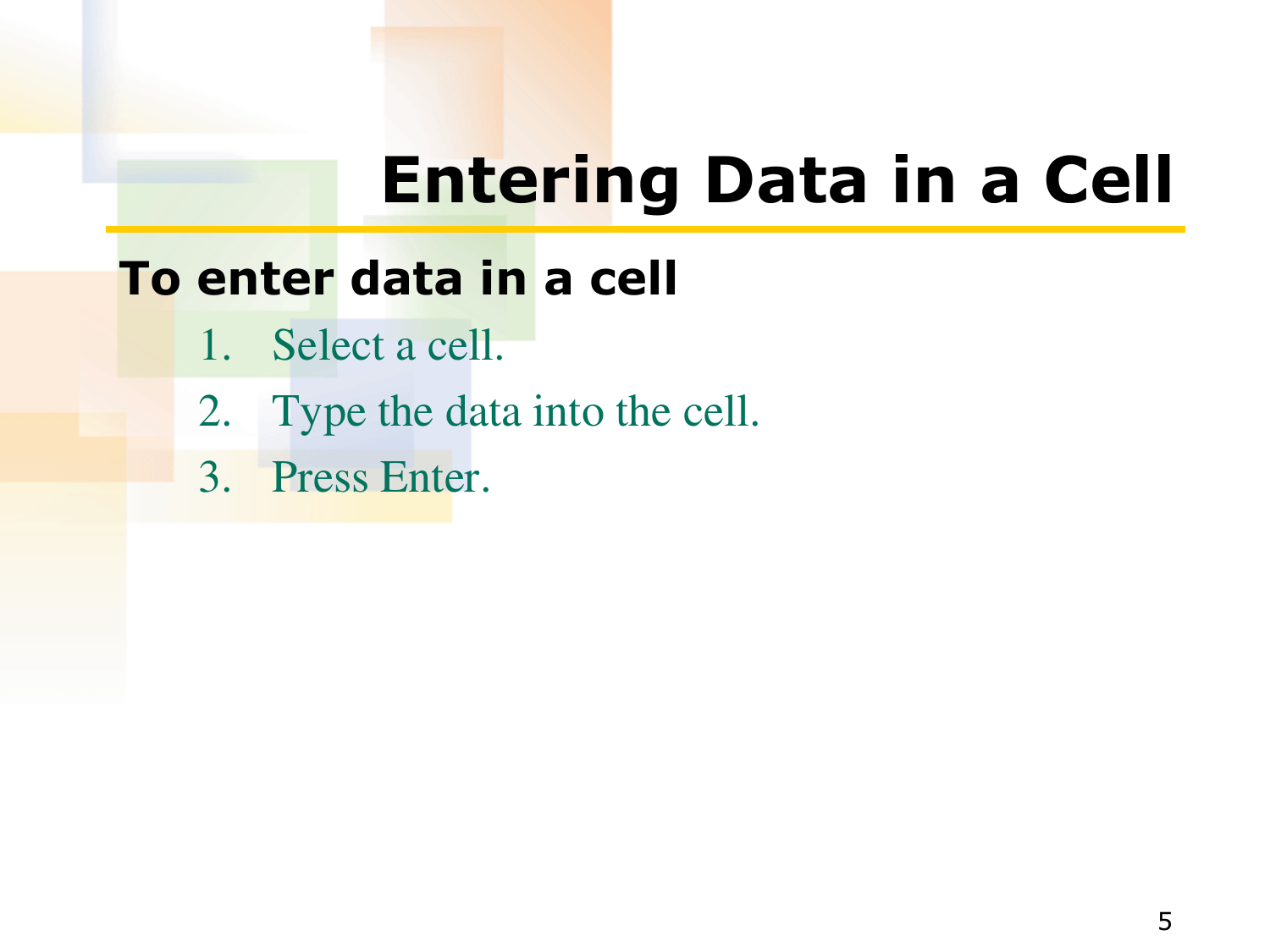## **Entering Data into a Range of Cells**

### **To enter data into a range of cells**

- 1. Select the range of cells.
- 2. Type the data into the cells and press Enter.
- 3. Continue typing data and pressing Enter until the range of cells is filled.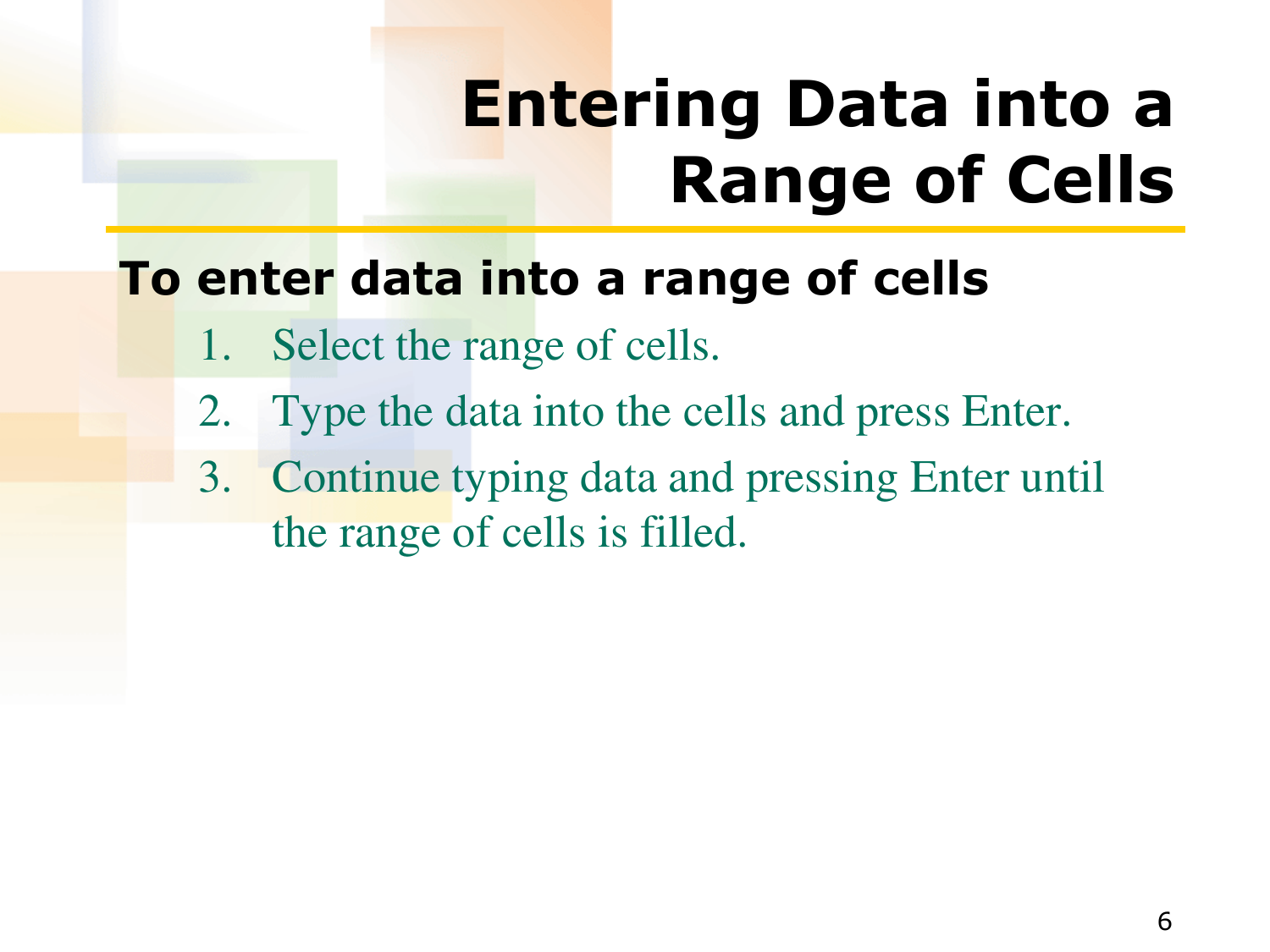## **Editing the Contents of a Cell**

#### **To edit the contents of a cell**

- 1. Double-click the cell.
- 2. Edit the data by deleting, inserting, and replacing characters.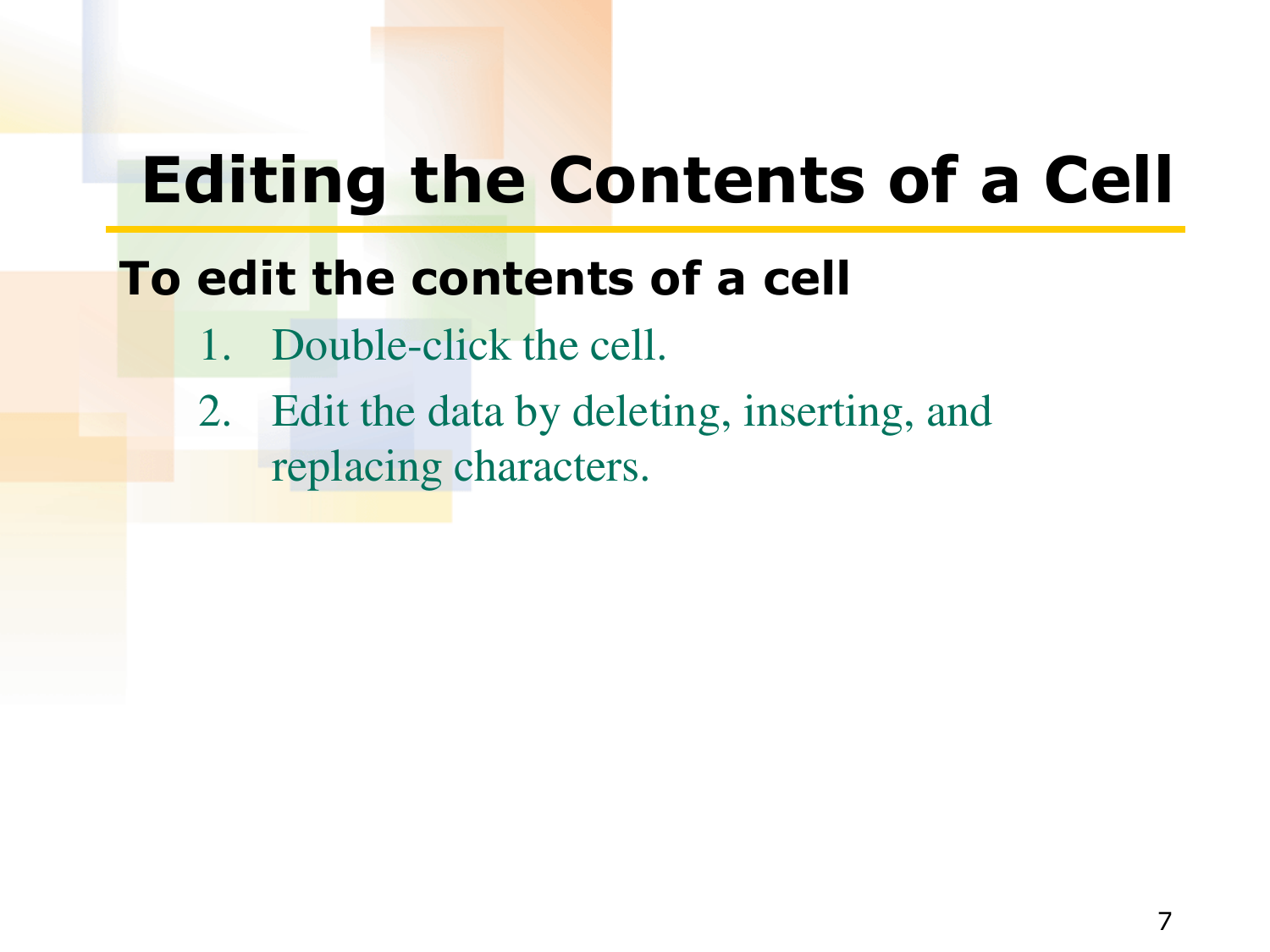### **Naming and Saving Workbooks**

#### **To name and save a workbook**

- 1. On the File menu, click Save As.
- 2. Navigate to the location in which you want to save the workbook
- 3. Select the text in the File name box, type the name of the workbook, and then click Save.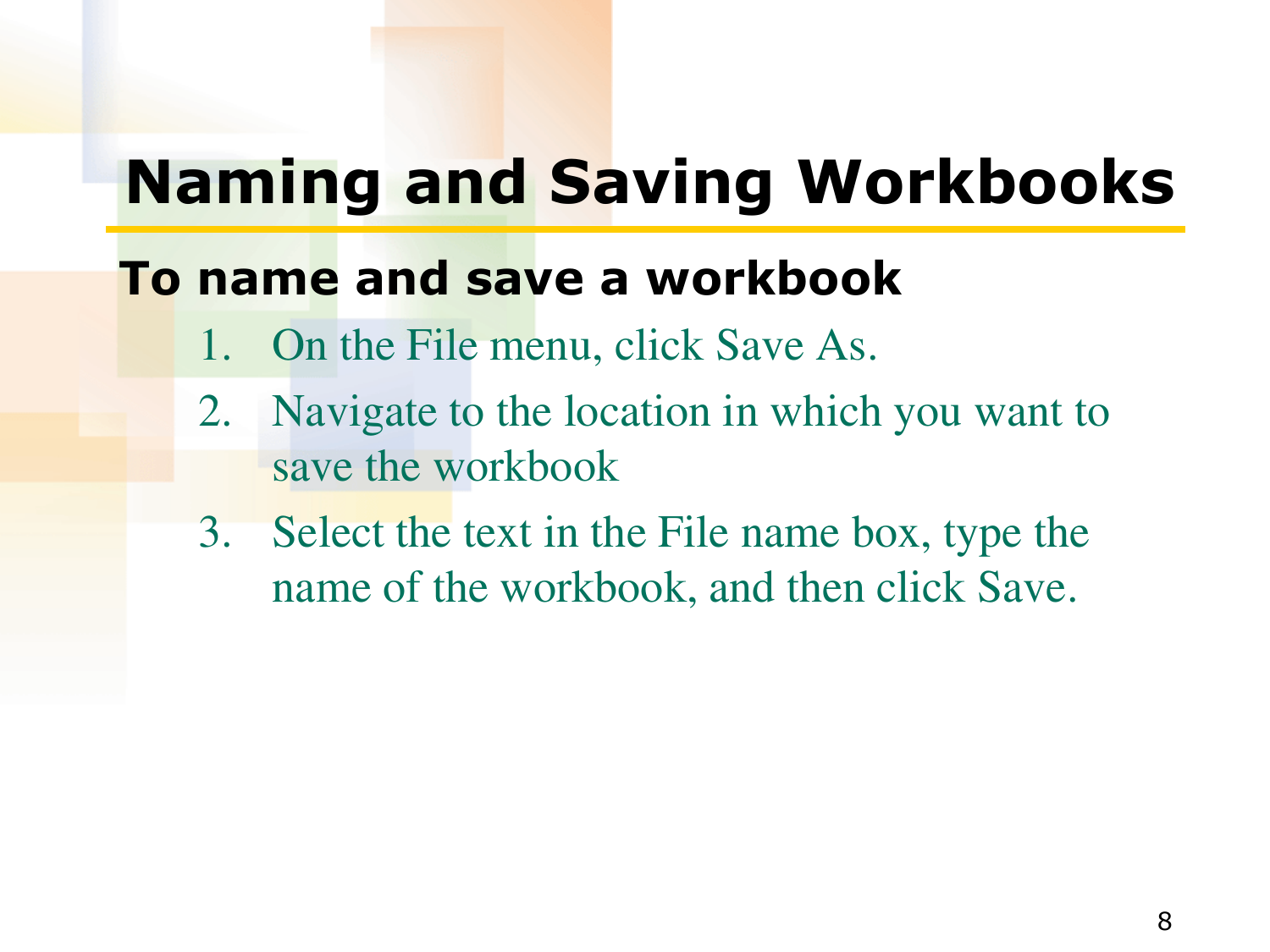# **Opening Workbooks**

#### **To open a workbook**

- On the Standard toolbar, click the Open button.
- 2. Click the Look in down arrow and navigate to the location of the desired workbook.
- 3. Click the name of the desired workbook and click Open.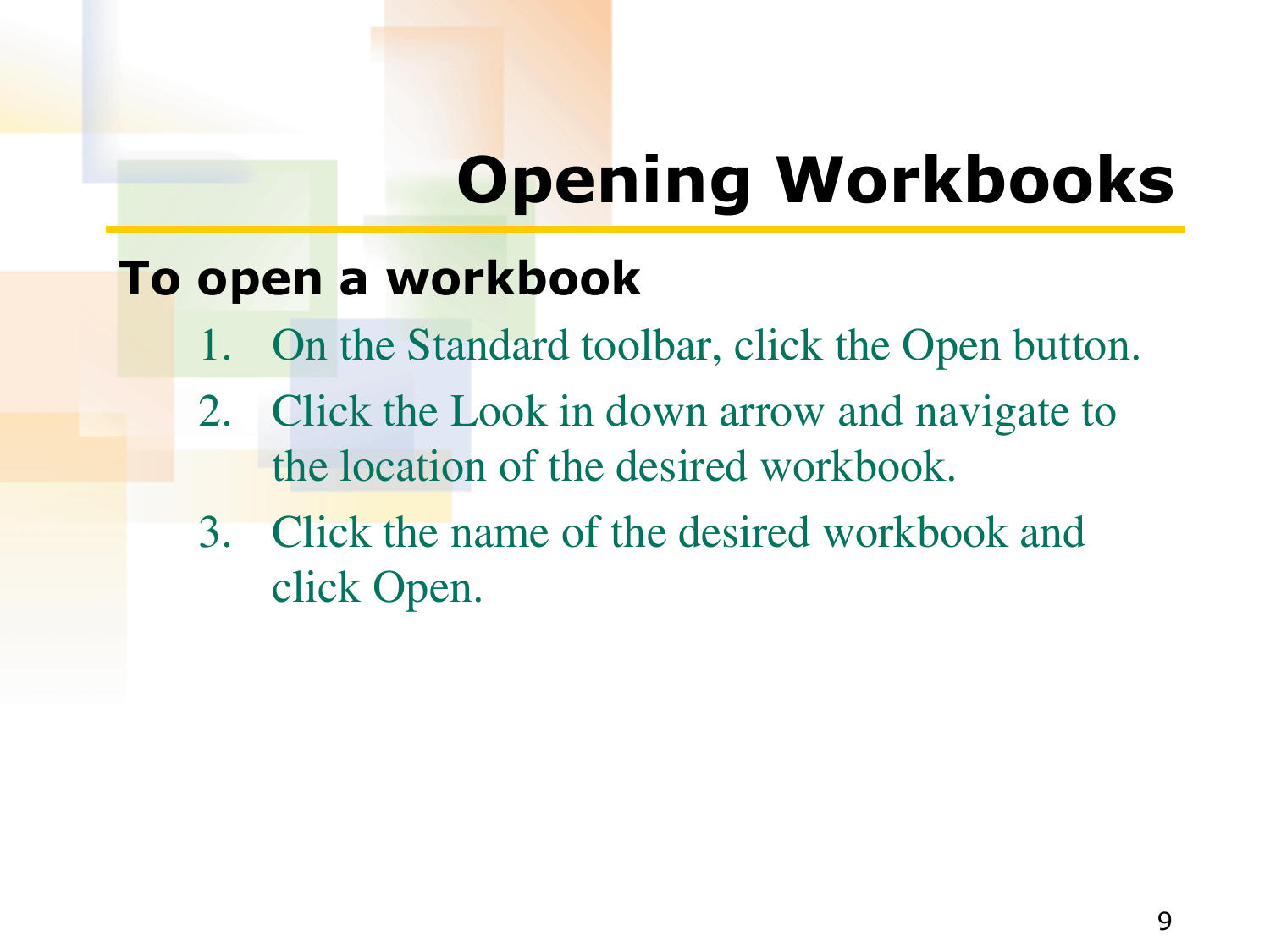## **Renaming Worksheets**

#### **To rename a worksheet**

- 1. Double-click the sheet tab of the worksheet that you want to rename.
- 2. Type a name for the worksheet and press Enter.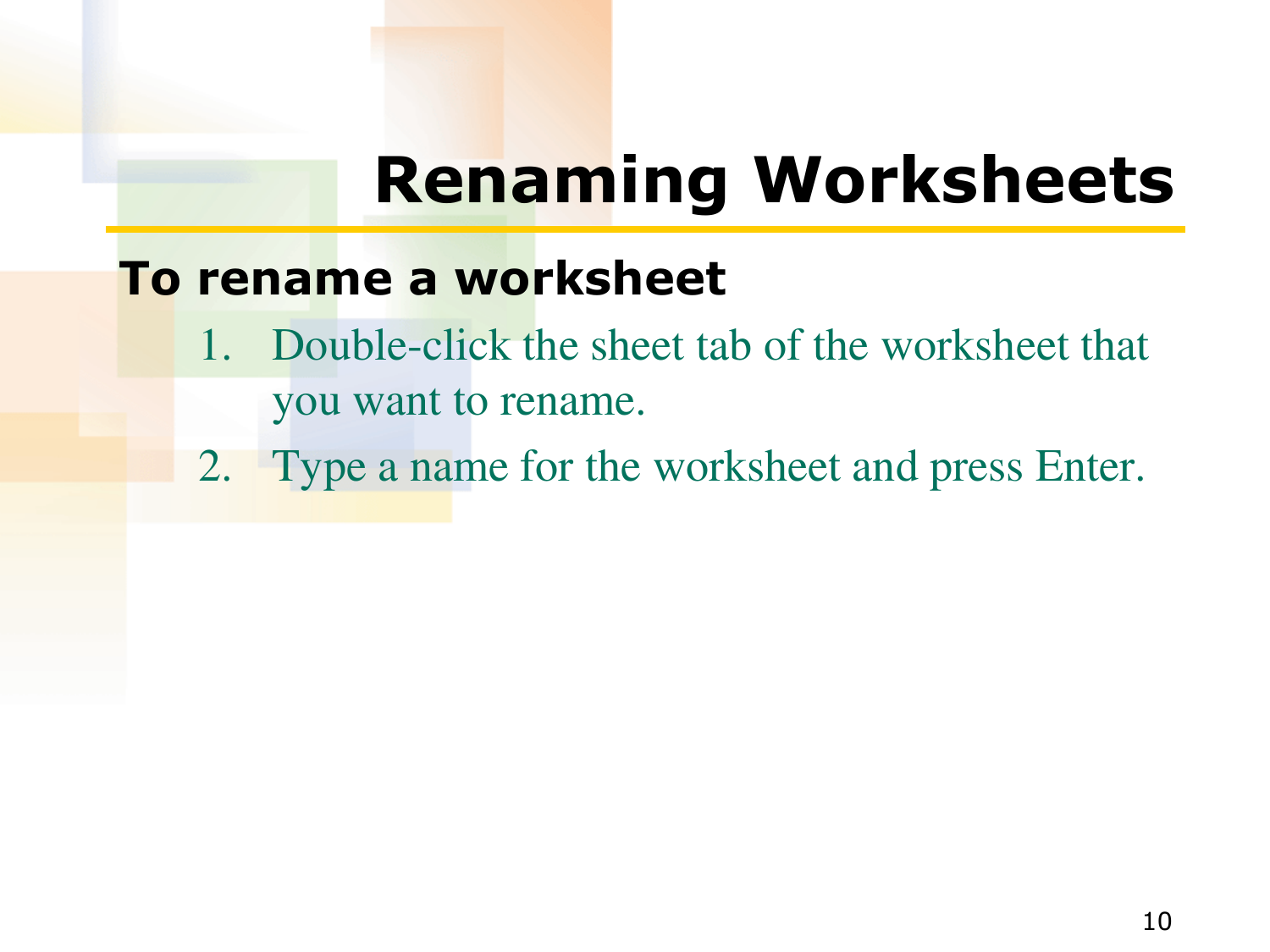# **Previewing and Printing Worksheets**

### **To preview and print a worksheet**

- 1. On the Standard toolbar, click the Print Preview button.
- 2. If necessary, click anywhere in the worksheet to increase the zoom factor.
- 3. On the Print Preview toolbar, click the Close button.
- 4. On the File menu, click Print.
- 5. Click OK.